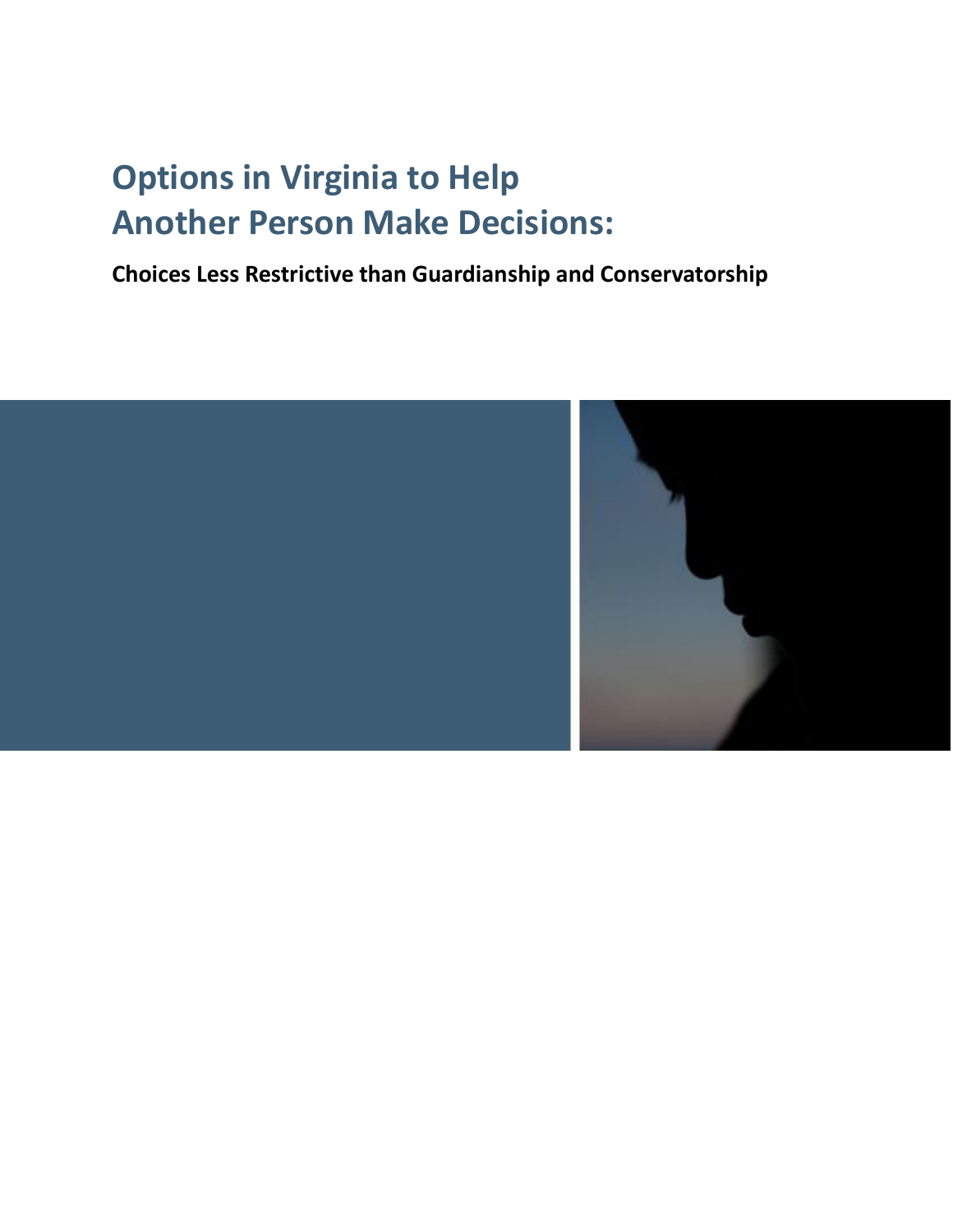# **Dedication**

<span id="page-1-0"></span>*This Guide is dedicated to the memory of Dr. Thelma Bland Watson, who was the Executive Director of Senior Connections, the Capital Area Agency on Aging. As a member of Virginia WINGS, Dr. Watson contributed to the development of the Guide. She advocated for older Virginians throughout the Commonwealth.*

*June 2021*

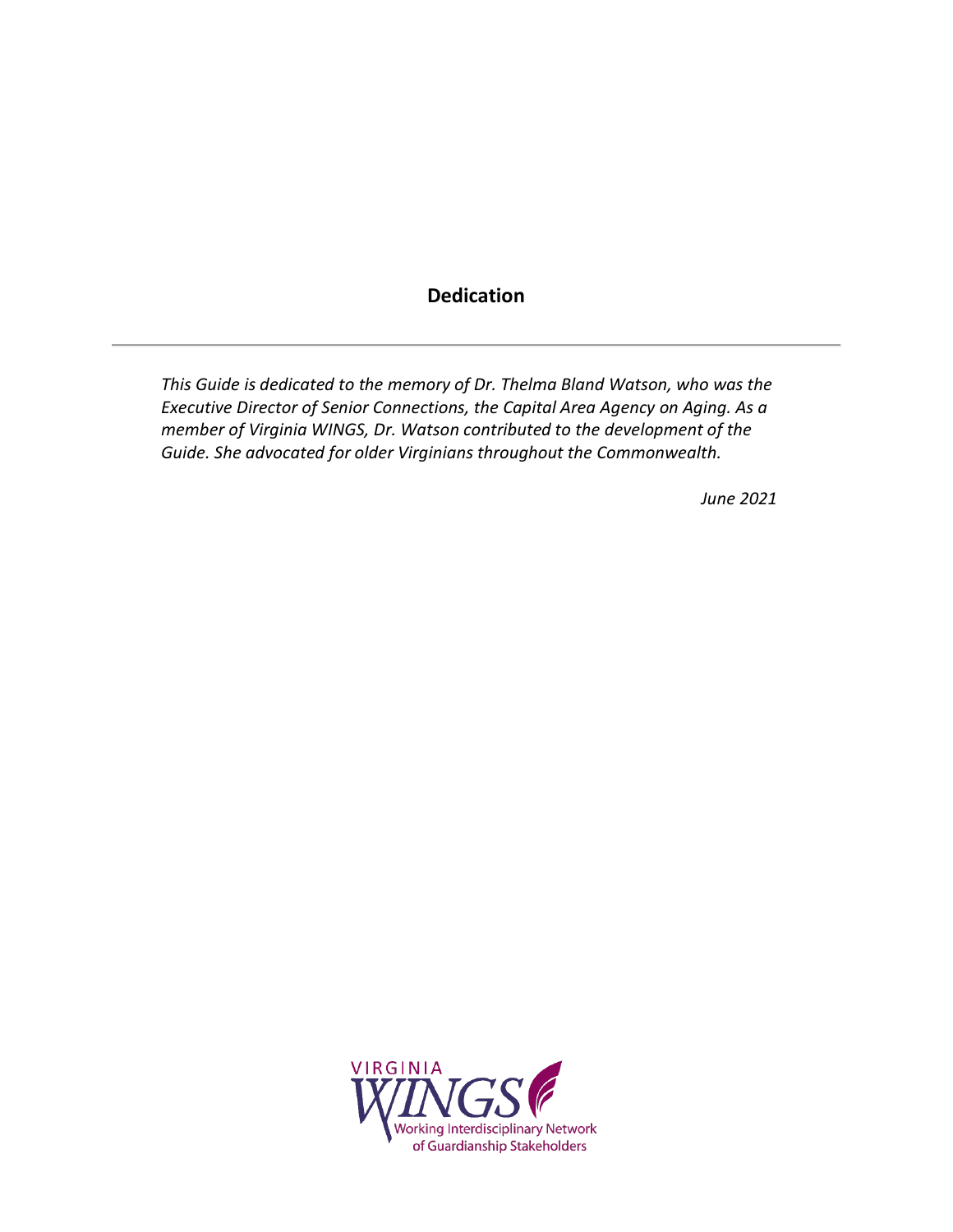# Table of Contents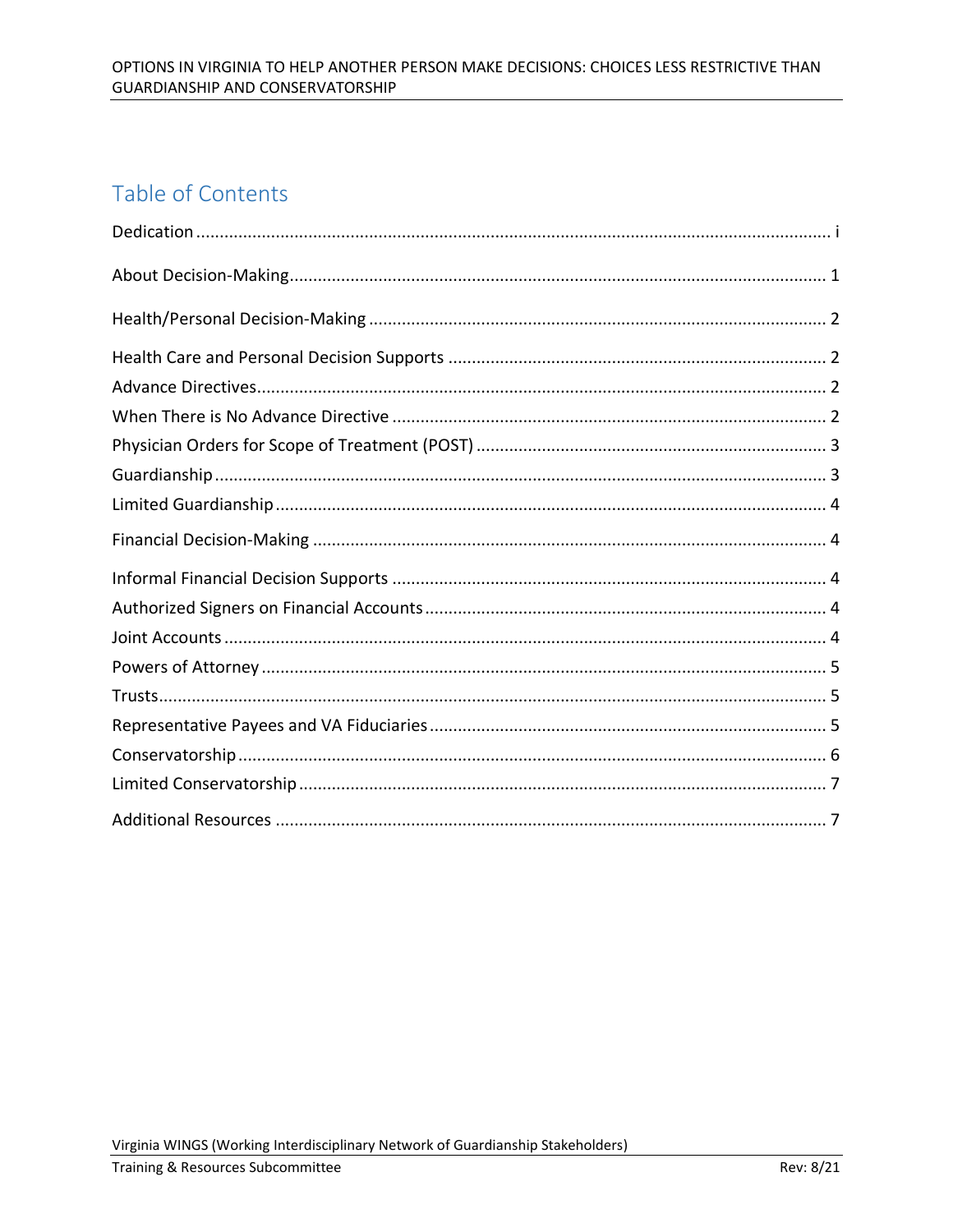# <span id="page-3-0"></span>**About Decision-Making**

All adults have a right to make choices about their lives. Adults who need help with making health or personal decisions, or with managing their money and property, should have the support they need.

Supporters may be trusted family, friends, professionals or other people or organizations that help the adult to understand the choices and make and communicate decisions to others. Supporters show respect for the person's values, wishes and preference.

Supporters could be informal, such as family members who help with decision-making, or could be formalized through a legal tool such as a power of attorney document or through a supported decision-making agreement. In a supported decision-making agreement, a person with an intellectual or developmental disability makes their own decisions with support. The person chooses someone they trust as a "supporter." The person may choose more than one supporter. A supporter helps the person get information they need to consider options and understand risks so they can make informed decisions. A supporter also helps them communicate their decisions to others.

Decision-making support and supporters could be for health and personal decisions such as where to live, whether to consent to medications or surgery, and who may visit -- or to financial decisions such as whether to sell a home or business, what investments to make, what to buy, and how to spend money on a daily basis.

Supporters could also help with services or technology that enable the person to live as independently as possible and exercise self-determination.

Sometimes if an adult needs help with managing his or her own life decisions and there are no supports, a court may appoint a guardian (or a conservator, as explained below) to make the decisions on the person's behalf. The guardian or conservator can protect the person from harm and find needed supports. However, guardianship and conservatorship take away basic human decision-making rights, and therefore, these court appointments are considered a last resort.

Other less restrictive ways of decision-making help must be considered first. This guide sets out ways to avoid guardianship and conservatorship -- options to help adults make their own life choices.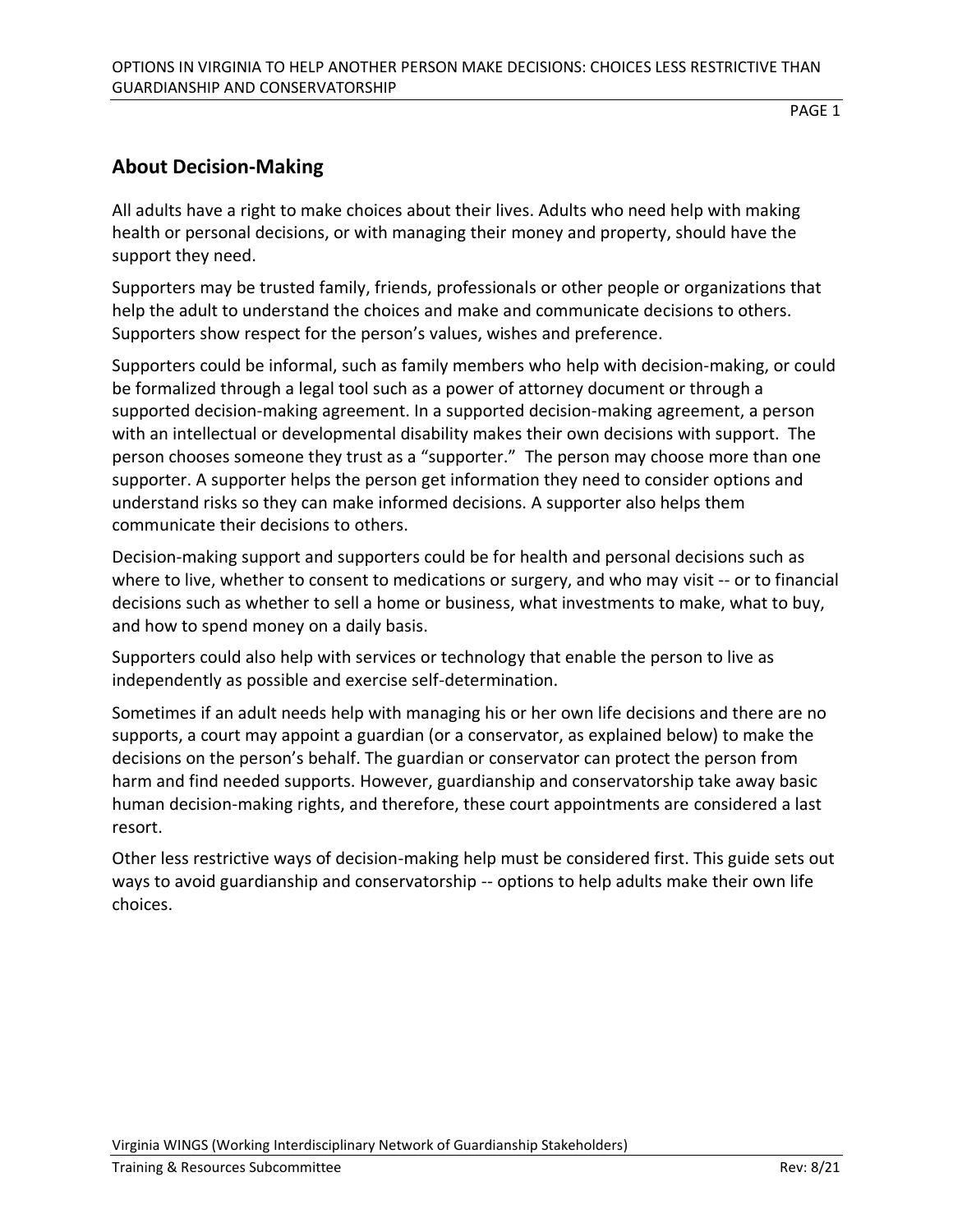# <span id="page-4-0"></span>**Health/Personal Decision-Making**

#### <span id="page-4-1"></span>**Health Care and Personal Decision Supports**

Family supporters and community supports may help an adult to live as independently as possible, and to make personal and health choices. Family and friends may informally assist with activities of daily living and with tasks such as finding affordable housing, managing medication, and locating community resources. Local and state care management programs can assess needs and connect adults to needed services, according to their wishes and preferences.

Technology supports can help adults to communicate their needs and wishes, manage medications, reduce isolation, and alert responders to crises.

*For more information about community supports, see the [DARS Office for Aging Services,](https://vda.virginia.gov/) including local Area Agencies on Aging; local [Community Services Boards;](https://vacsb.org/) and th[e DARS](https://www.vadars.org/cbs/cils.htm)  [Office for Disability Programs,](https://www.vadars.org/cbs/cils.htm) including Centers for Independent Living.* 

#### <span id="page-4-2"></span>**Advance Directives**

An adult may use a legal document called an advance directive to appoint someone (an "agent") to make health care decisions when he or she is not able to do so. The advance directive may also give health care instructions. An advance directive helps doctors and family members know and respect the person's wishes.

Virginia law has a form for advance directives showing information that could be included, but the form is not required. An advance directive must be signed while the person is still able to make decisions. Conversations between a person and the agent before a crisis occurs will guide the agent in understanding and supporting the person's wishes.

*For more information about advance directives, see [Your Right to Decide](http://www.vhha.com/resources/wp-content/uploads/sites/17/2018/09/YRTD-English-Updated-8-18.pdf) , Virginia Hospital and Healthcare Association.*

#### <span id="page-4-3"></span>**When There is No Advance Directive**

If an adult can no longer make health care decisions and has no advance directive, Virginia law lists in priority order people such as family members who may make decisions about the adult's health care, according to the adult's known preferences.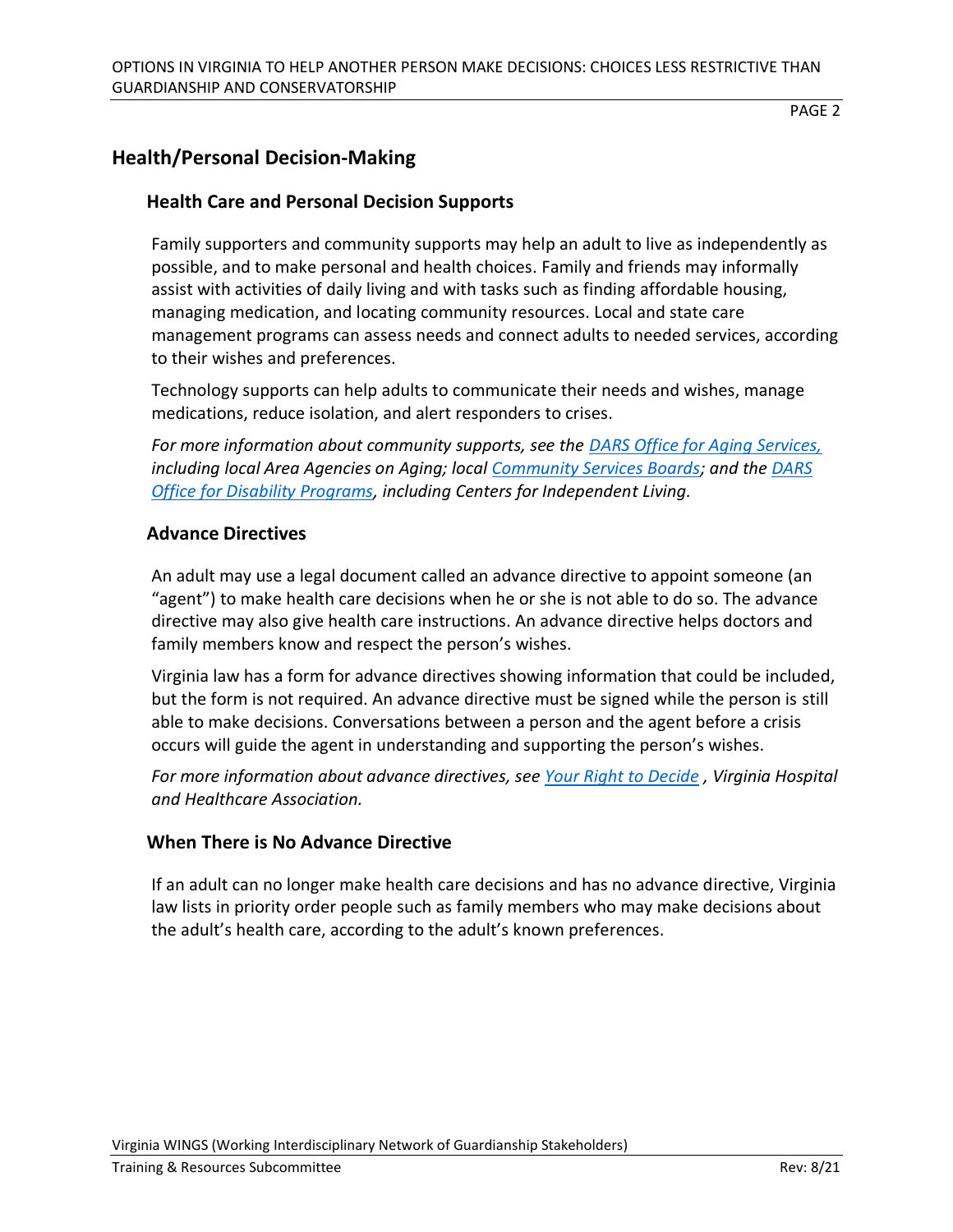# <span id="page-5-0"></span>**Physician Orders for Scope of Treatment (POST)**

A POST is part of advance care planning for patients who are seriously ill or very frail. A patient and physician talk about treatment options for end-of-life care, and the physician records the patient's wishes on a medical order form called a POST, signed by the physician and the patient.

The order tells emergency medical providers what the patient wants in an emergency, when the patient cannot speak for him or herself – for example, whether to be resuscitated if breathing or heartbeat stops, whether to be hospitalized, what specific treatment preferences the patient has, and what is important in a care plan.

*For more information about Physician Orders for Scope of Treatment (POST), see [Virginia](https://www.virginiapost.org/)  [POST](https://www.virginiapost.org/) .*

#### <span id="page-5-1"></span>**Guardianship**

A guardian is someone appointed by the court to make health care and other personal decisions for an adult whom the court determines is unable to make these decisions for him or herself. Guardians may make decisions concerning a person's support, care, health, safety, residence and other personal matters.

A guardian is often a family member or friend but may be a professional. Guardians must meet standards set out in law and by the court, and must report annually to the local department of social services where the person lives.

A guardian must, to the extent feasible, encourage the adult to act for him or herself, and must consider the adult's wishes and values when making decisions.

While guardians can and should be supportive, at the same time guardianship typically takes away basic rights such as the right to vote, to get married, to make medical decisions, and to sign legal documents. Because guardianship removes basic rights, it is considered a *last resort*, only when other less restrictive means of decision-making or supports have been tried and cannot be used.

If an individual with a guardian regains the ability to make decisions, a court may end the guardianship and restore the person's rights.

*For more information about adult guardianship, see: Information About Guardianship and Conservatorship, on the Virginia Judicial System Access to Justice Self-Help website, [Guardianship and Conservatorship](https://selfhelp.vacourts.gov/topics/17/guardianship-conservatorship) .*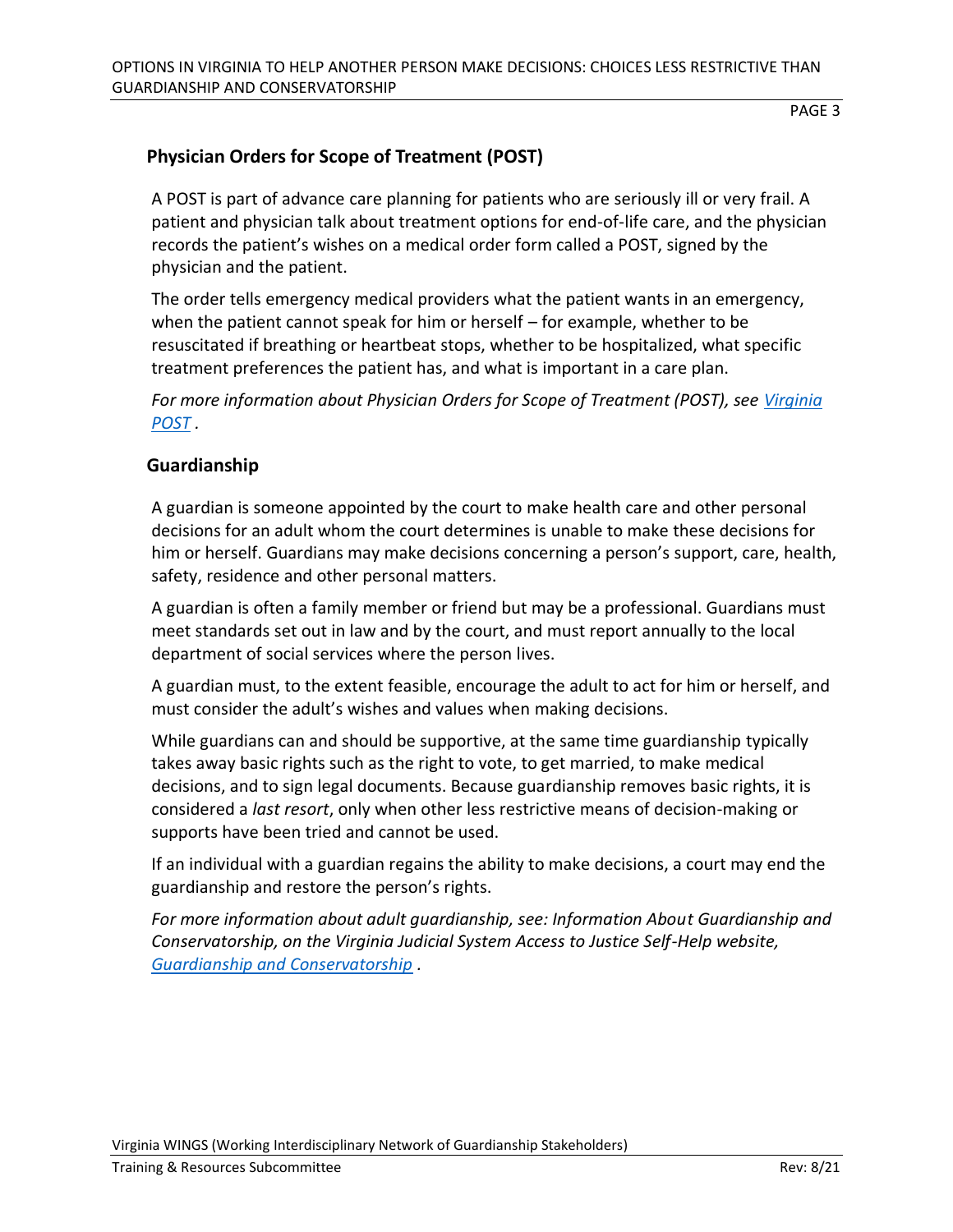#### <span id="page-6-0"></span>**Limited Guardianship**

The court may find that an adult is unable to make some but not all of the decisions necessary to care for himself or herself. A court's order appointing a limited guardian may preserve certain rights for the individual and limit the guardian's authority to only those areas in which a guardian's protection is needed.

In a limited guardianship, the court can write an order meeting the specific needs of the person. For example, the person may be able to make decisions about where he or she will live, but not to sign legal contracts; or may be able to make decisions about daily life but not able to live independently in the community.

#### <span id="page-6-1"></span>**Financial Decision-Making**

#### <span id="page-6-2"></span>**Informal Financial Decision Supports**

Informal financial supports can help an adult manage his or her own money and property. For example, direct deposit of benefits, pensions or other funds -- as well as automatic payment of certain bills -- can make financial management easier. Local money management programs can help an adult with bill paying and organizing financial papers.

#### <span id="page-6-3"></span>**Authorized Signers on Financial Accounts**

An adult can authorize another person such as a trusted relative to make transactions on financial accounts. An authorized signer can conduct day-to-day transactions like writing and signing checks, and withdrawing or depositing funds, on behalf of the owner of the account. The authorized signer has no ownership of the account and will not inherit on the adult's death. These accounts may be called "convenience" accounts.

#### <span id="page-6-4"></span>**Joint Accounts**

A joint account allows more than one person to own and manage it. Anyone named on the account can withdraw the funds, no matter which owner deposited the money. While joint accounts are easy to use, an adult who creates a joint account must be cautious. Another person on the account may use the money for him or herself, or to pay debts. Some joint accounts give a right to the other owner(s) on the adult's death. Trusted professionals or other supporters can advise on the pros and cons of joint accounts.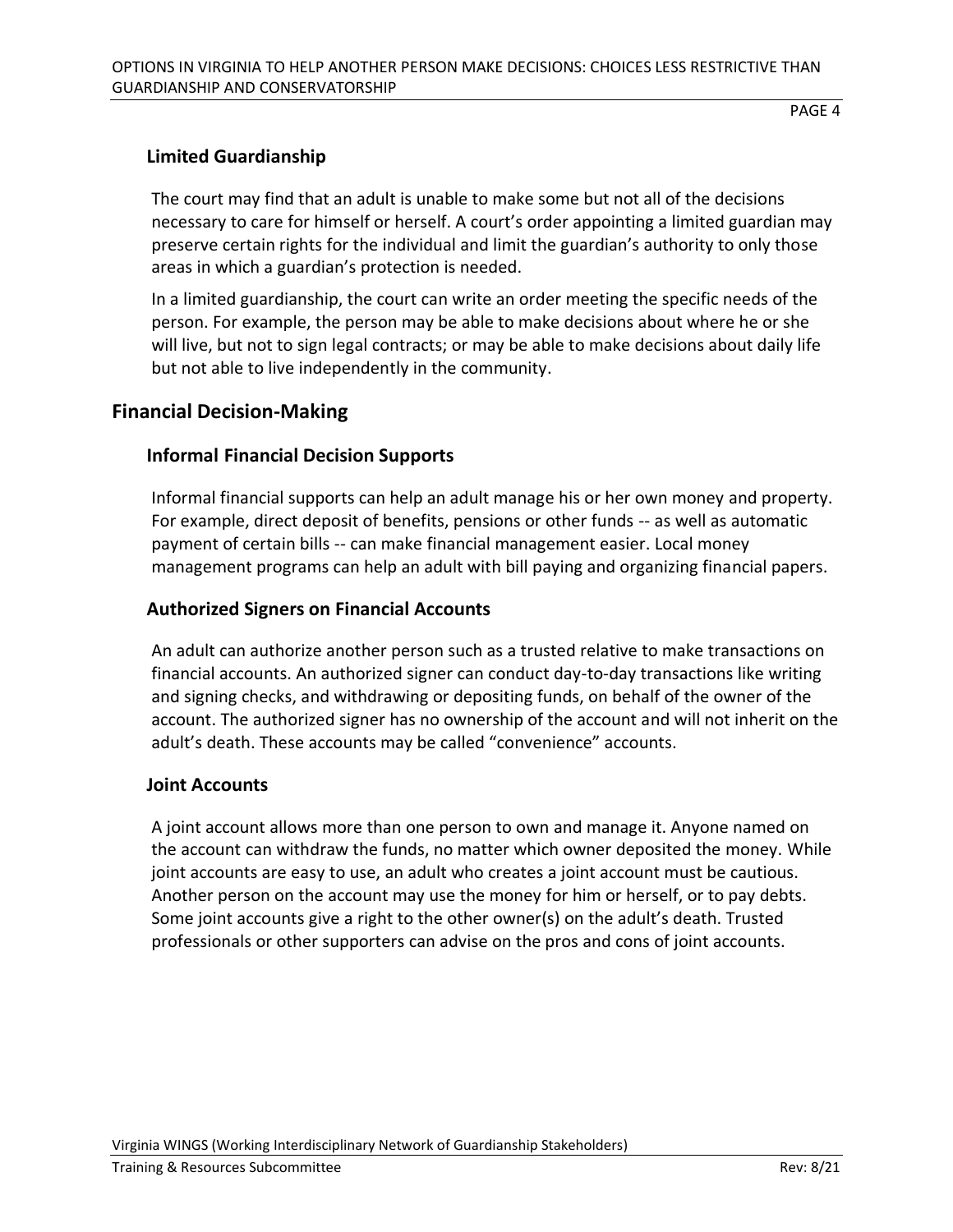#### <span id="page-7-0"></span>**Powers of Attorney**

A financial power of attorney is a legal document that allows an adult to give another person (called an "agent") the authority to make decisions about his or her money or property, in case the adult is unable to make such decisions. The authority given to the agent may be limited to only certain transactions, or may be broad. A power of attorney must be signed while the person is still able to make decisions.

An agent under a power of attorney should be someone the adult trusts. An agent is a "fiduciary" – the agent must manage the money and property for the benefit of the adult, not for the agent's own benefit. The agent must manage the money and property carefully, keep it separate from the agent's own funds, and keep good records.

*For more information about financial powers of attorney in Virginia, see Consumer Financial Protection Bureau, "Managing Someone Else's Money," [Help for Agents Under a](https://files.consumerfinance.gov/f/201508_cfpb_mesm-help-for-agents-under-power-of-attorney-in-virginia.pdf)  [Power of Attorney in Virginia](https://files.consumerfinance.gov/f/201508_cfpb_mesm-help-for-agents-under-power-of-attorney-in-virginia.pdf) .*

#### <span id="page-7-1"></span>**Trusts**

A trust is a legal document that holds property and manages funds for a named person. The document transfers ownership of money or property to the trust, giving a trustee the authority to make decisions about the money and property in the trust.

A trustee is a "fiduciary" – the trustee must manage the money and property for the benefit of the person named as a "beneficiary," not for the trustee's own benefit. The trustee must manage the money and property carefully, keep it separate from the agent's own funds, and keep good records.

There are many different kinds of trusts, and it is important to work with an attorney to decide if a trust is needed, and which kind of trust works best.

*For more information about trusts, see Consumer Financial Protection Bureau, "Managing Someone Else's Money" [Help for Trustees Under a Revocable Living Trust in Virginia](https://files.consumerfinance.gov/f/201508_cfpb_mesm-help-for-trustees-under-a-revocable-living-trust-in-virginia.pdf)*

#### <span id="page-7-2"></span>**Representative Payees and VA Fiduciaries**

When a person gets government benefits, the federal agency has processes for selecting a representative to help manage the benefits if needed. For Social Security, the representative is called a "representative payee." For Veterans' benefits, the representative is called a "VA fiduciary." Such representatives can only manage the government benefits, not the person's other money or property.

A representative managing government benefits is a "fiduciary" – the representative must manage the money and property for the benefit of the person, not for the representative's own benefit. The representative must manage the money and property carefully, keep it separate from the agent's own funds, and keep good records.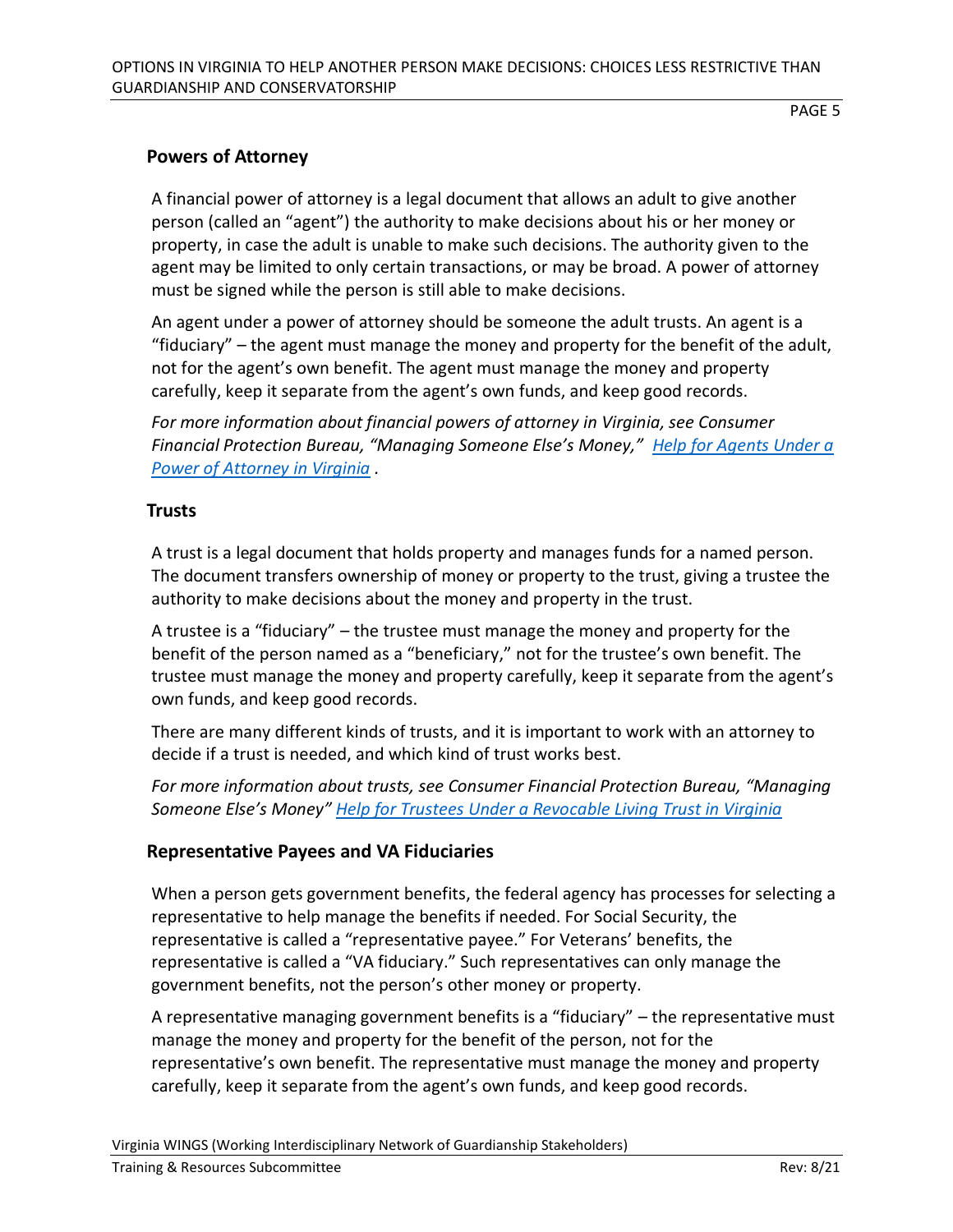*For more information about representatives that manage government benefits on behalf of another person, see Consumer Financial Protection Bureau, "Managing Someone Else's Money: Help for Representative Payees and VA Fiduciaries in Virginia," [Help for](https://files.consumerfinance.gov/f/201508_cfpb_mesm-help-for-representative-payees-and-va-fiduciaries-in-virginia.pdf)  [Representative Payees and VA Fiduciaries in Virginia](https://files.consumerfinance.gov/f/201508_cfpb_mesm-help-for-representative-payees-and-va-fiduciaries-in-virginia.pdf) .*

#### <span id="page-8-0"></span>**Conservatorship**

A conservator is someone appointed by the court to make decisions about money and property for an adult whom the court determines is unable to make these decisions for himself or herself.

A conservator is often a family member or friend, but may be a professional. The conservator may also be named by the court as the person's guardian to make health care and other personal decisions.

A conservator is a "fiduciary" – the conservator must manage the money and property for the benefit of the person named as the "beneficiary," not for the conservator's own benefit. The conservator must manage the money and property carefully, keep it separate from the conservator's own funds, and keep good records. The conservator must take care of and preserve the adult's money and property to the person's advantage.

The conservator must encourage the adult to participate in decisions and, to the extent feasible, act on the adult's own behalf and must consider the person's wishes and values in making decisions.

Conservators must meet standards set out in law and by the court and must submit an annual accounting to the local Commissioner of Accounts, an attorney appointed by the judge to supervise fiduciaries.

While a conservator can and should be supportive, conservatorship can take away basic rights such as the right to contract, make financial decisions and manage one's own affairs. Because conservatorship removes basic rights, it is considered a last resort, only when other less restrictive means of decision-making cannot be used.

If an individual with a conservator regains the ability to make financial decisions, a court may end the conservatorship and restore the person's rights.

*For more information about conservatorship, see Information About Guardianship and Conservatorship, on the Virginia Judicial System Access to Justice Self-Help website, [Guardianship and Conservatorship.](https://selfhelp.vacourts.gov/topics/17/guardianship-conservatorship) Also see Consumer Financial Protection Bureau,* "*Managing Someone Else's Money," [Help for Court-Appointed Conservators in Virginia](https://files.consumerfinance.gov/f/201508_cfpb_mesm-help-for-court-appointed-conservators-in-virginia.pdf) .*